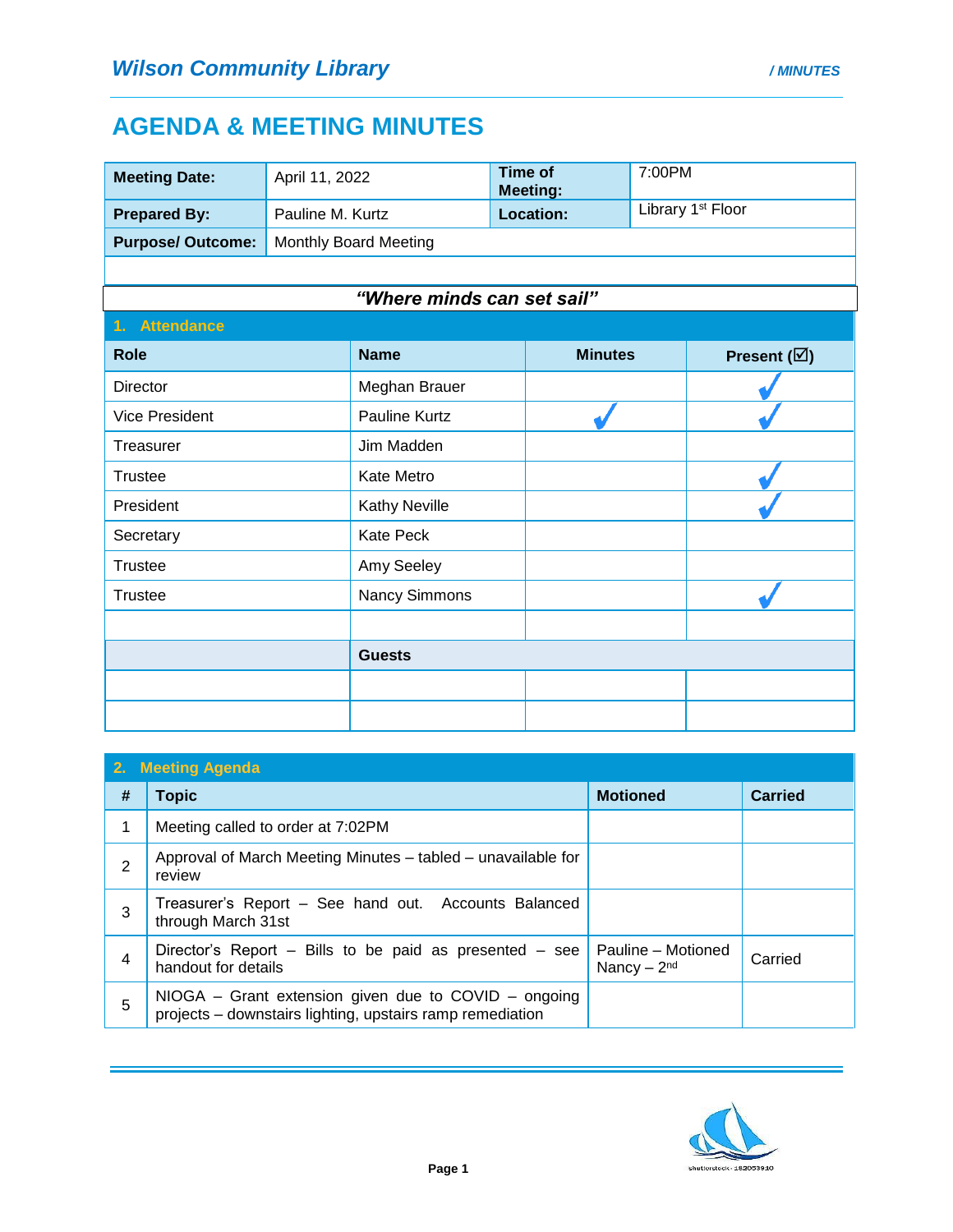| 6               | Ramp – remove half wall and replace with open banister and<br>railings                                                                                                                                          | Nancy - Motioned<br>Kate $-2nd$            | Carried |
|-----------------|-----------------------------------------------------------------------------------------------------------------------------------------------------------------------------------------------------------------|--------------------------------------------|---------|
| $\overline{7}$  | Consulting with Thilk Electric for ideas/recommendations for<br>lighting upgrades/improvements first floor                                                                                                      |                                            |         |
| 8               | Shelving issues - Additional remediation provided by<br>Installers and manufacturer. Will accept with 2 year warranty<br>from DEMCO and 10% refund for differences in order<br>specifications and final product | Pauline - Motioned<br>$2nd - Kate$         | Carried |
| 9               | Handy Randy - Lake Home Services - provided additional<br>assistance with molding and wall patching for shelving project                                                                                        |                                            |         |
| 10              | Note cards finished                                                                                                                                                                                             |                                            |         |
| 11              | Donation - Benevity Fund Donation - Looking for additional<br>details to thank donor                                                                                                                            |                                            |         |
| 12 <sup>2</sup> | Friends moving forward with backyard fence project 6 to 8<br>weeks for install after order is placed                                                                                                            |                                            |         |
| 13              | Proposed Eagle Scout project - due to space considerations<br>a park bench(es) preferred over picnic table                                                                                                      |                                            |         |
| 14              | Gala / Open House - Looking to a Tuesday or Thursday in<br>September                                                                                                                                            |                                            |         |
| 15              | May 2 – Student Art Show at the High School. MCs - Kathy &<br>Nancy to present prize sponsored by the library                                                                                                   |                                            |         |
| 16              | June Meeting Location - TBD - Gathering to include Marg,<br>Diane and Bob to acknowledge their service on the Board                                                                                             |                                            |         |
| 17              | Motion to Adjourn - 8:18pm                                                                                                                                                                                      | Kate - Motioned<br>Nancy - 2 <sup>nd</sup> | Carried |
| 3.              | <b>Key Meeting Decisions &amp; Notes</b>                                                                                                                                                                        |                                            |         |
|                 |                                                                                                                                                                                                                 |                                            |         |

| 4.7           | <b>Open Action Items</b>      |                    |          |
|---------------|-------------------------------|--------------------|----------|
| <b>Action</b> |                               | <b>Assigned to</b> | Due Date |
|               | Lighting - Ongoing            |                    |          |
|               | Ramp Remediation - Ongoing    |                    |          |
|               | Eagle Scout Project - Ongoing |                    |          |